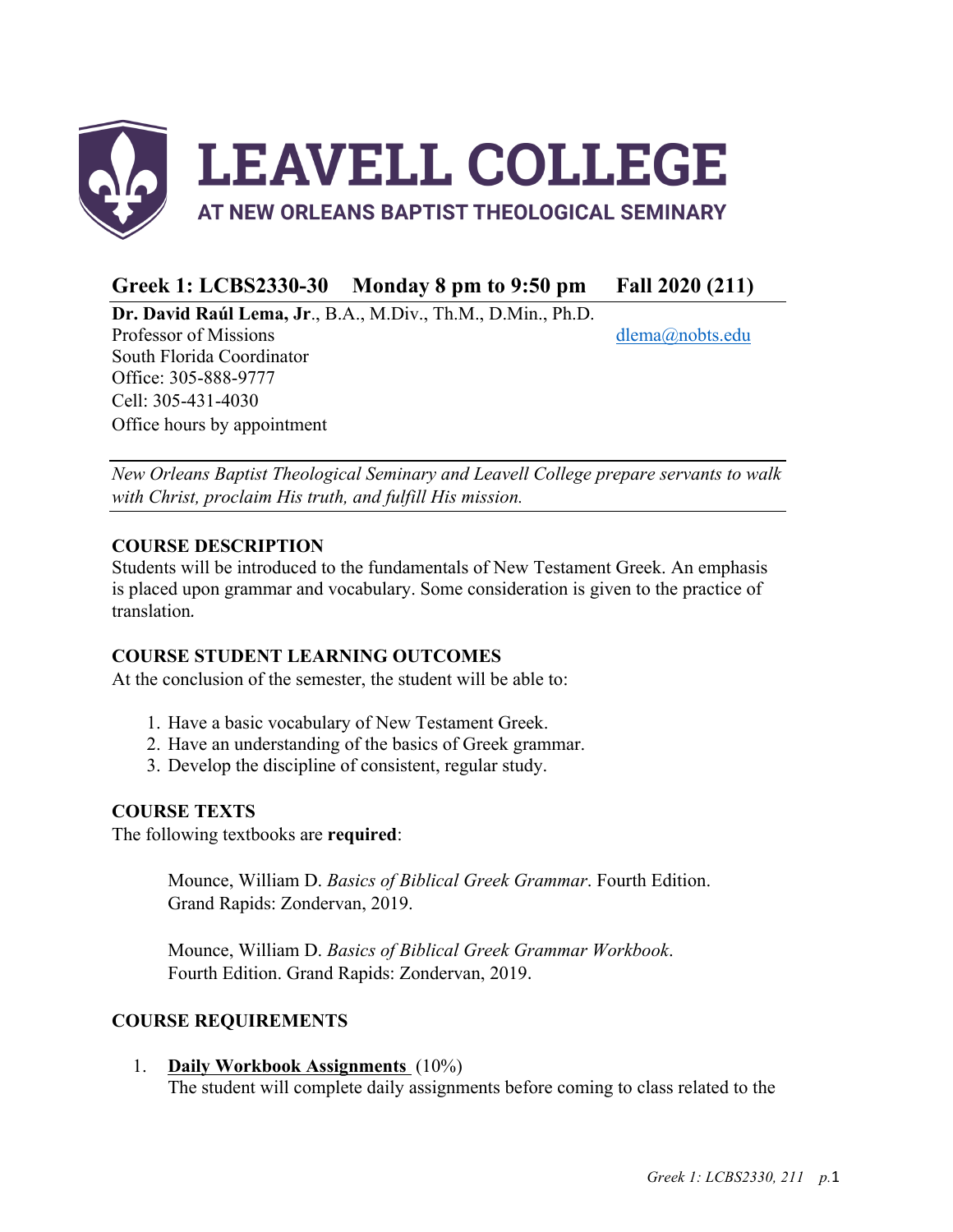required reading. The assignments will be found in the workbook which must be completed prior to class.

## 2. **Weekly Vocabulary Quizzes** (10%)

Vocabulary quizzes will be given most Thursdays over the assigned vocabulary for the week. Though concentrating upon the most recently vocabulary words, the quiz is comprehensive.

## **3. Sectional Exams** (60%)

Three sectional exams will be given which will focus upon the current information, though inclusive of all information.

### **4. Final Exam** (20%)

Students will take a comprehensive final exam on Blackboard by December 14.

## **EVALUATION**

The final evaluation for the course will be tabulated according to the following percentage breakdown:

| Daily Workbook                   | 10%        |
|----------------------------------|------------|
| <b>Weekly Vocabulary Quizzes</b> | 10%        |
| <b>Sectional Exams</b>           | 60%        |
| Final Exam                       | <b>20%</b> |
|                                  | 100%       |

## **GRADING SCALE**

A:  $93 - 100$ B: 85 - 92 C:  $77 - 84$ D:  $70 - 76$ F: below 70

#### **COURSE OUTLINE**

| Week | <b>Dates</b> | <b>Topic</b>                                             | <b>Assignments</b> |
|------|--------------|----------------------------------------------------------|--------------------|
|      | Aug. 24      | Introduction to Course                                   |                    |
|      |              | Greek Alphabet                                           | <b>Lesson</b> 1    |
|      |              | The Letters and Sounds of Greek/The<br>Greek Verb System | <b>Lessons 2-4</b> |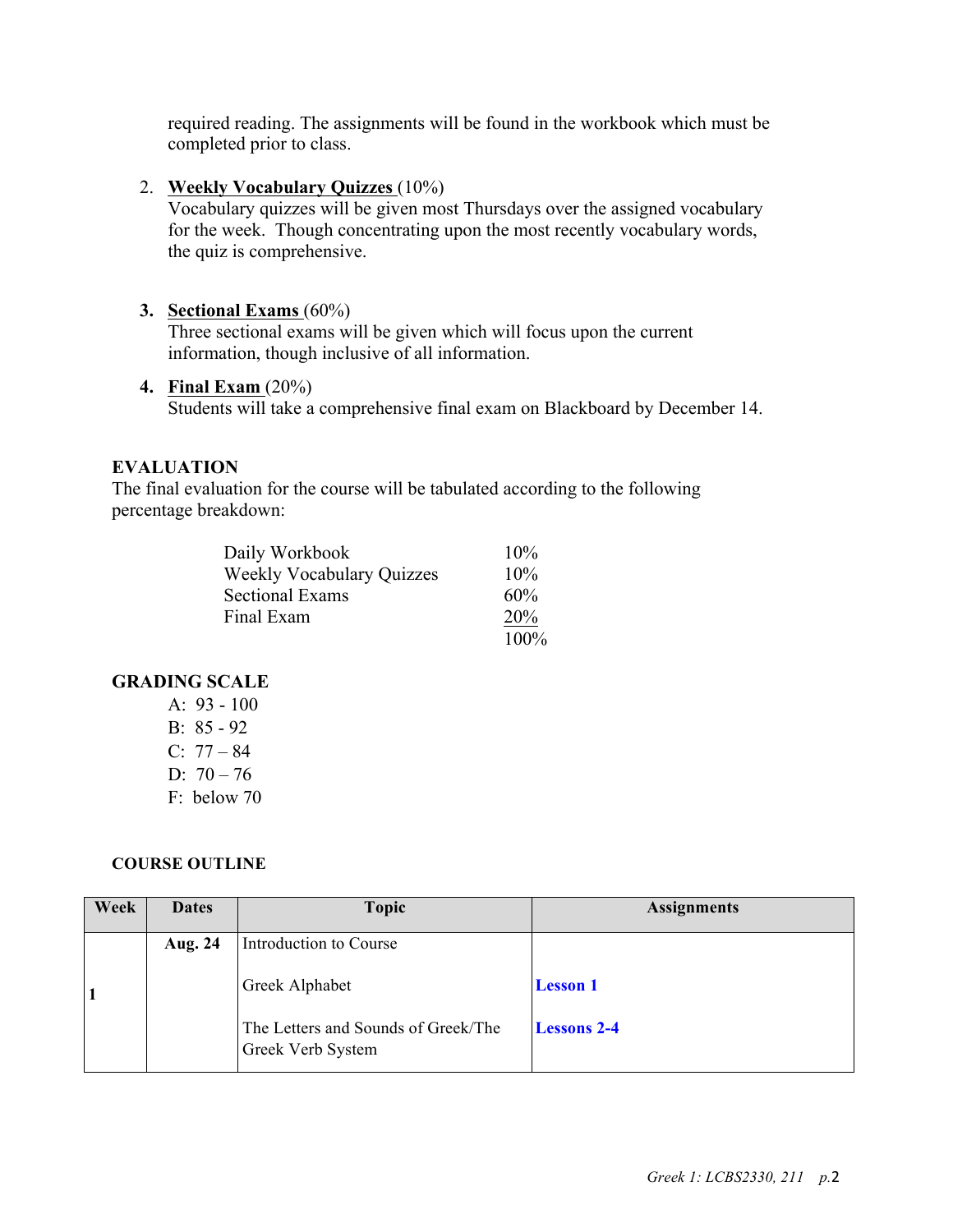| Week             | <b>Dates</b>    | <b>Topic</b>                            | <b>Assignments</b>                                                          |
|------------------|-----------------|-----------------------------------------|-----------------------------------------------------------------------------|
| $\boldsymbol{2}$ | Aug. 31         | Introduction to English Nouns           | <b>Lesson 5</b>                                                             |
|                  |                 | Nominative and Accusative; Article      |                                                                             |
| $\mathbf{3}$     | Sept. 7         | <b>Labor Day-no class</b>               | <b>Lesson 6</b>                                                             |
|                  | <b>Sept. 14</b> | Genitive and Dative                     | <b>Lesson 7</b>                                                             |
| 4                |                 |                                         | Due on Blackboard by September 20 <sup>th</sup><br><b>Vocabulary Quiz</b>   |
|                  | <b>Sept. 21</b> | Prepositions                            | <b>Lesson 8</b>                                                             |
| 5                |                 |                                         | Due on Blackboard by September 27 <sup>th</sup><br><b>Sectional Exam #1</b> |
|                  | <b>Sept. 28</b> | Adjectives                              | <b>Lesson 9</b>                                                             |
| 6                |                 |                                         | Due on Blackboard by October 4th                                            |
|                  |                 |                                         | <b>Vocabulary Quiz</b>                                                      |
| $\overline{7}$   | Oct. 5          | Third Declension                        | <b>Lesson 10</b>                                                            |
|                  | Oct. 12         | <b>First and Second Person Pronouns</b> | <b>Lesson 11</b>                                                            |
| 8                |                 | au0to/j                                 | <b>Lesson 12</b>                                                            |
|                  |                 |                                         | Due on Blackboard by October 18th                                           |
|                  |                 |                                         | <b>Vocabulary Quiz;</b><br><b>Sectional Exam #2</b>                         |
| 9                | Oct. 19-24      | Fall Break-no class                     |                                                                             |
| 10               | Oct. 26         | Demonstrative Pronouns/Adjectives       | <b>Lesson 13</b>                                                            |
|                  |                 |                                         | Due on Blackboard by November 1st<br><b>Vocabulary Quiz</b>                 |
| 11               | Nov. 2          | <b>Relative Pronouns</b>                | <b>Lesson 14</b>                                                            |
|                  |                 |                                         | Due on Blackboard by November 8th<br><b>Vocabulary Quiz</b>                 |
| 12               | Nov. 9          | Verbs; Present Active Indicative        | <b>Lessons 15-16</b>                                                        |
|                  |                 |                                         | Due on Blackboard by November 15 <sup>th</sup>                              |
|                  |                 |                                         | <b>Vocabulary Quiz</b>                                                      |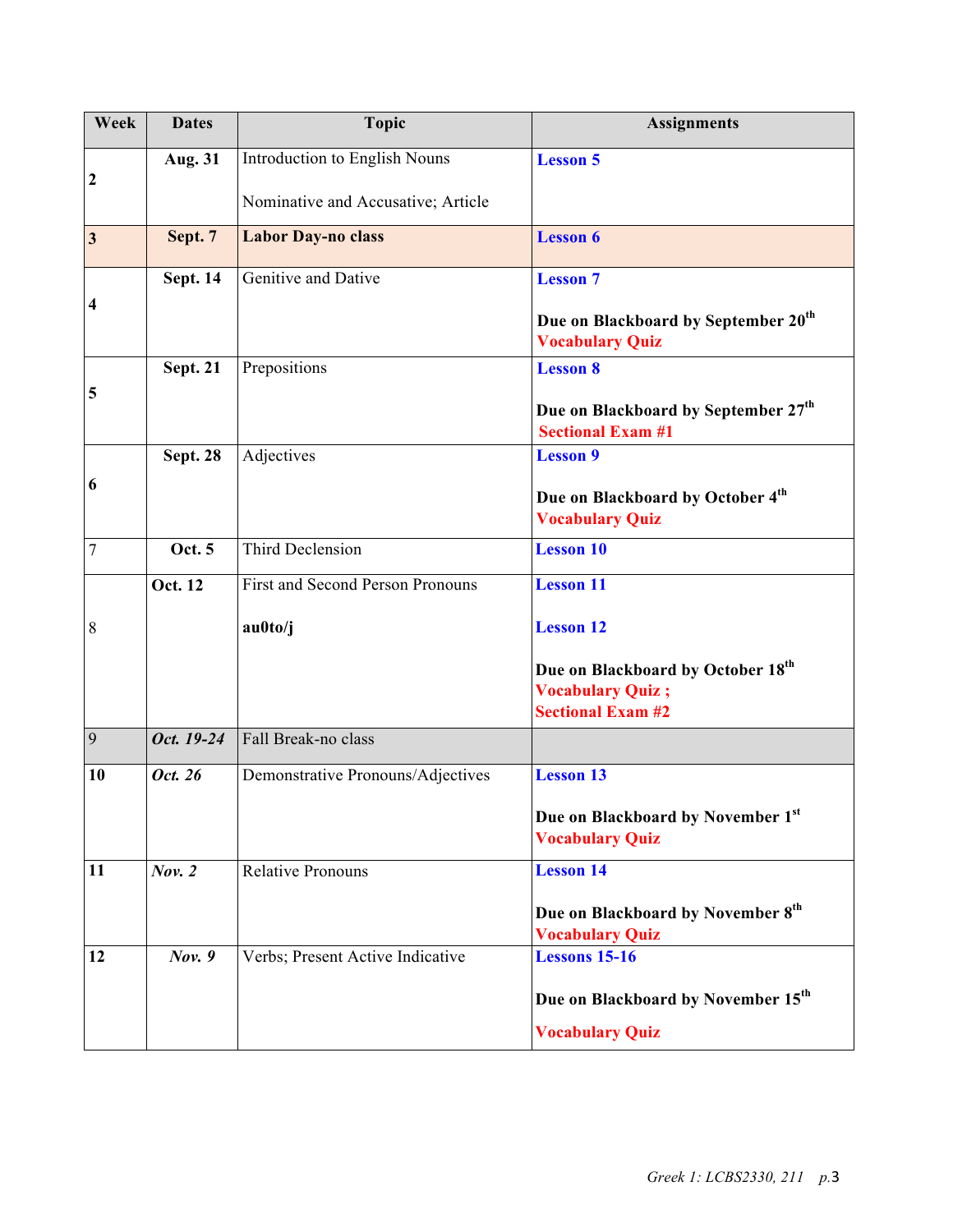| Week | <b>Dates</b>   | <b>Topic</b>                | <b>Assignments</b>                                                      |
|------|----------------|-----------------------------|-------------------------------------------------------------------------|
| 13   | <b>Nov. 16</b> | <b>Contract Verbs</b>       | <b>Lesson 17</b>                                                        |
|      |                |                             | Due on Blackboard by November 20 <sup>th</sup>                          |
|      |                |                             | <b>Sectional Exam #3</b>                                                |
| 14   | Nov. 23-28     | Thanksgiving Break-no class |                                                                         |
| 15   | <b>Nov. 30</b> | Present Middle/Passive      | <b>Lesson 18</b>                                                        |
|      |                |                             | Due on Blackboard by December 6 <sup>th</sup><br><b>Vocabulary Quiz</b> |
| 16   | Dec. 7         | Review                      |                                                                         |
|      | Dec. 14        | Final Exam                  | Due on Blackboard by Dec. 14 <sup>th</sup> :<br><b>Final Exam</b>       |

### **ADDITIONAL COURSE INFORMATION**

- 1. *Attendance Policy*: Leavell College follows the attendance policy as stated in the Leavell College catalog.
- 2. *Policy for Late Submissions:* All late assignments will be penalized five points for the first day and one point per day thereafter, with no assignments being accepted more than one week past the due date.
- 3. *Plagiarism Policy:* A high standard of personal integrity is expected of all Leavell College students. Copying another person's work, submitting downloaded material without proper references, submitting material without properly citing the source, submitting the same material for credit in more than one course, and committing other such forms of dishonesty are strictly forbidden. *Although anything cited in three sources is considered public domain, we require that all sources be cited*. Any infraction may result in failing the assignment and the course. Any infraction will be reported to the Dean of Leavell College for further action.
- 4. *Classroom and Online Decorum*: Each student is expected to demonstrate appropriate Christian behavior. The student is expected to interact with other students in a fashion that will promote learning and respect for the opinions of the others in the course. A spirit of Christian charity is expected at all times. Electronic devices should be used only for classroom purposes as indicated by the professor.
- 5. *Special Needs:* If you need accommodations for a disability, please set up a meeting with the professor for consideration of any modifications you may need.
- 6. *Emergency Plan*: In the event the NOBTS schedule is impacted due to a natural event, go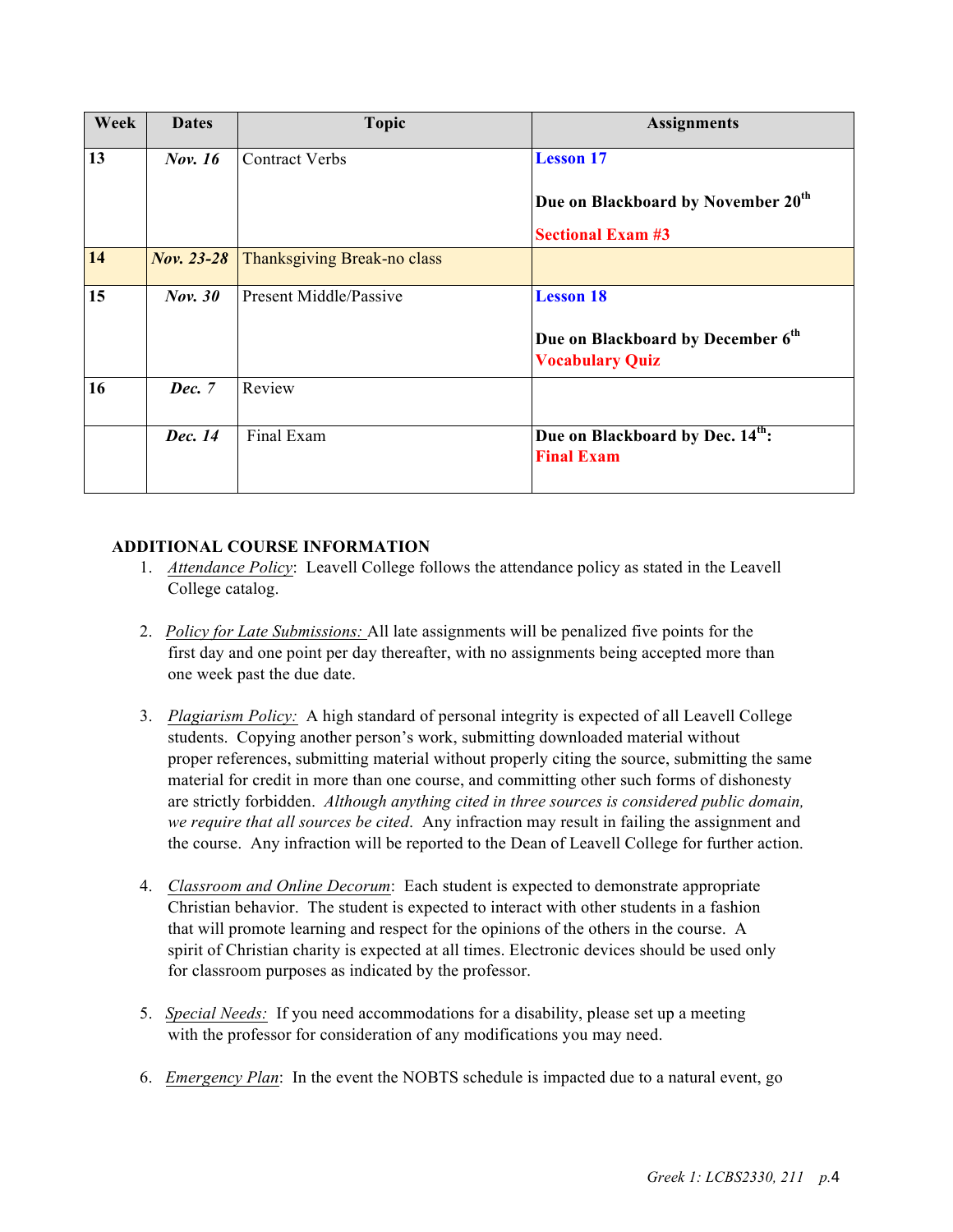to the seminary's website for pertinent information. Class will continue as scheduled through the Blackboard site. Please note announcements and assignments on the course's Blackboard site.

7. *Technical Assistance*: For general NOBTS technical help, go to www.NOBTS.edu/itc/

## **SELECTED BIBLIOGRAPHY**

#### **Grammars**

- A. T. Robertson. A Grammar of the Greek New Testament in the Light of Historical Research. Nashville: Broadman Press, 1934.
- Daniel B. Wallace. Greek Grammar Beyond the Basics. Grand Rapids: Zondervan, 1996. [GGBB]
- David Alan Black. It's Still Greek to Me: An Easy-to-Understand Guide to Intermediate Greek. Grand Rapids: Baker Book House, 1998.
- David Alan Black. Learn to Read New Testament Greek. Nashville: Broadman & Holman, 1994.
- E. D. Burton. Syntax of the Moods and Tenses in New Testament Greek. Internet version [http://www.dabar.org/BurtonMoodsTenses/M-t-1.html]
- F. C. Conybeare & St. George Stock. Grammar of Septuagint Greek. Peabody, MA: Hendrickson Publishers, 1995.
- George H. Guthrie & J. Scott Duvall. Biblical Greek Exegesis: A Graded Approach to Learning Intermediate and Advanced Greek. Grand Rapids: Zondervan, 1998.
- Gerald L. Stevens. New Testament Greek. Lanham, MD: University Press of America, 1997.
- Herbert W. Smyth. Greek Grammar. Internet version [http://www.perseus.org/cgibin/ptext?doc=Perseus:text:1999.04.0007]
- J. Gresham Machen. New Testament Greek for Beginners. Internet version [http://www.ccel.org/m/machen/greek/htm/TOC.htm]
- J. Lyle Story. Greek To Me. New York: Harper & Row, 1979.
- James A. Brooks & Carlton L. Winbery. Syntax of New Testament Greek. Lanham, MD: University Press of America, 1979.
- John H. Dobson. Learn New Testament Greek. Grand Rapids: Baker Book House, 1993.
- Maurice Balme & Gilbert Lawall. Athenaze: An Introduction to Ancient Greek. Book I. New York: Oxford University Press, 1990.
- N. Clayton Croy. A Primer of Biblical Greek. Grand Rapids: Eerdmans, 1999.
- Robert W. Funk. A Beginning-Intermediate Grammar of Hellenistic Greek. Atlanta, GA: SBL, 1973. Internet version [http://www.ibiblio.org/bgreek/project/funk-grammar/]
- Samuel G. Green. A Brief Introduction to New Testament Greek. Internet version [http://www.textkit.com/learn/ID/139/author\_id/61/]
- Stanley E. Porter & Jeffrey T. Reed. Fundamentals of New Testament Greek: Workbook. Grand Rapids: Eerdmans, 2010.
- Stanley E. Porter. Fundamentals of New Testament Greek. Grand Rapids: Eerdmans, 2010.
- W. E. Vine. Learn New Testament Greek. Nashville: Thomas Nelson, 1997.
- W. H. Davis. Beginner's Grammar of the Greek New Testament. Internet version [http://www.earlychristianwritings.com/davis/]
- William D. Mounce. Basics of Biblical Greek: Grammar. Grand Rapids: Zondervan, 1998. [BBG]
- William D. Mounce. Basics of Biblical Greek: Workbook. Grand Rapids: Zondervan, 1993.